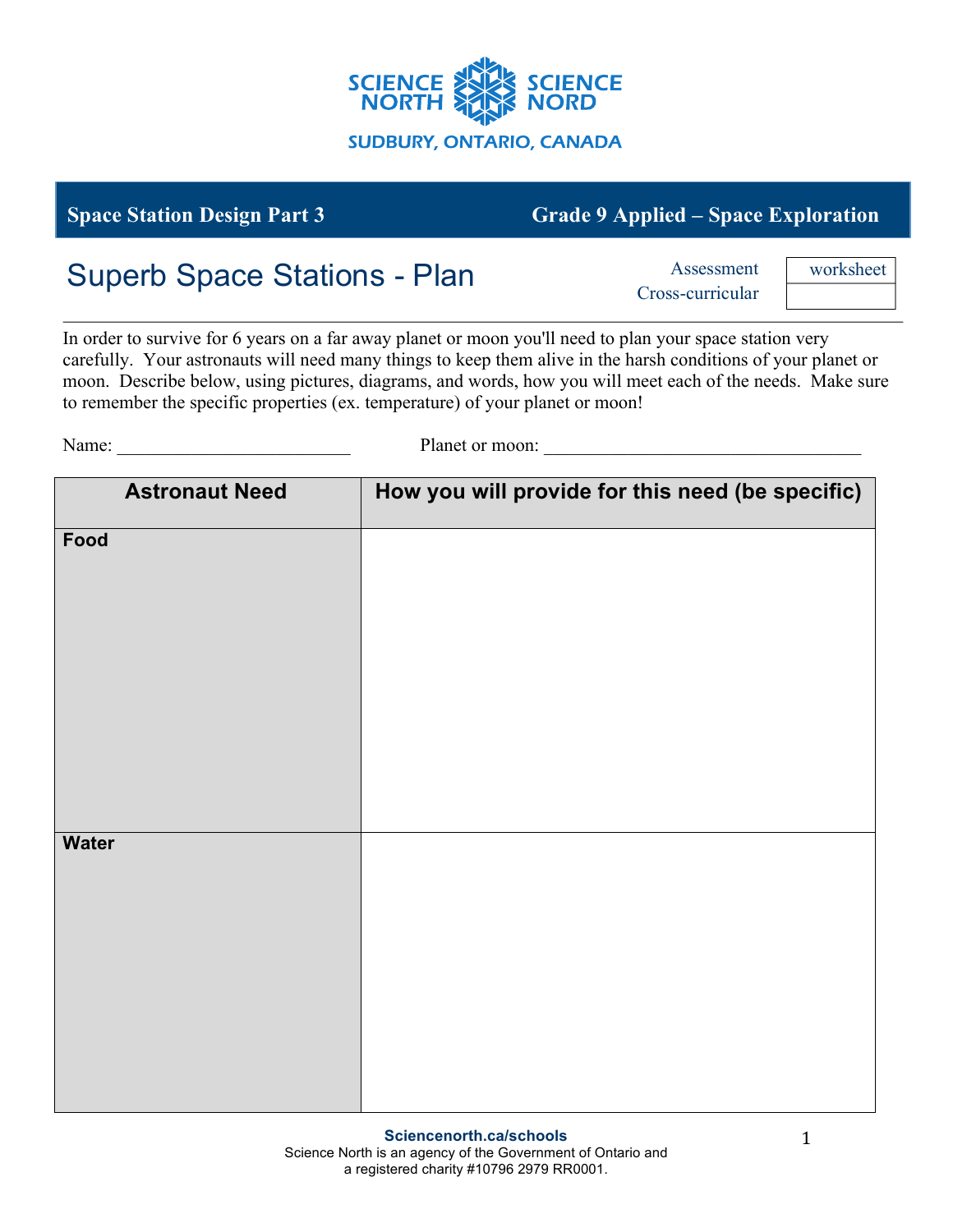| Health (both emergency and<br>regular health) |  |
|-----------------------------------------------|--|
|                                               |  |
|                                               |  |
| <b>Communications back to Earth</b>           |  |
|                                               |  |
|                                               |  |
|                                               |  |
|                                               |  |
|                                               |  |
| <b>Electricity</b>                            |  |
|                                               |  |
|                                               |  |
|                                               |  |
|                                               |  |
|                                               |  |
| Lighting                                      |  |
|                                               |  |
|                                               |  |
|                                               |  |
|                                               |  |
| <b>Sleeping</b>                               |  |
|                                               |  |
|                                               |  |
|                                               |  |
|                                               |  |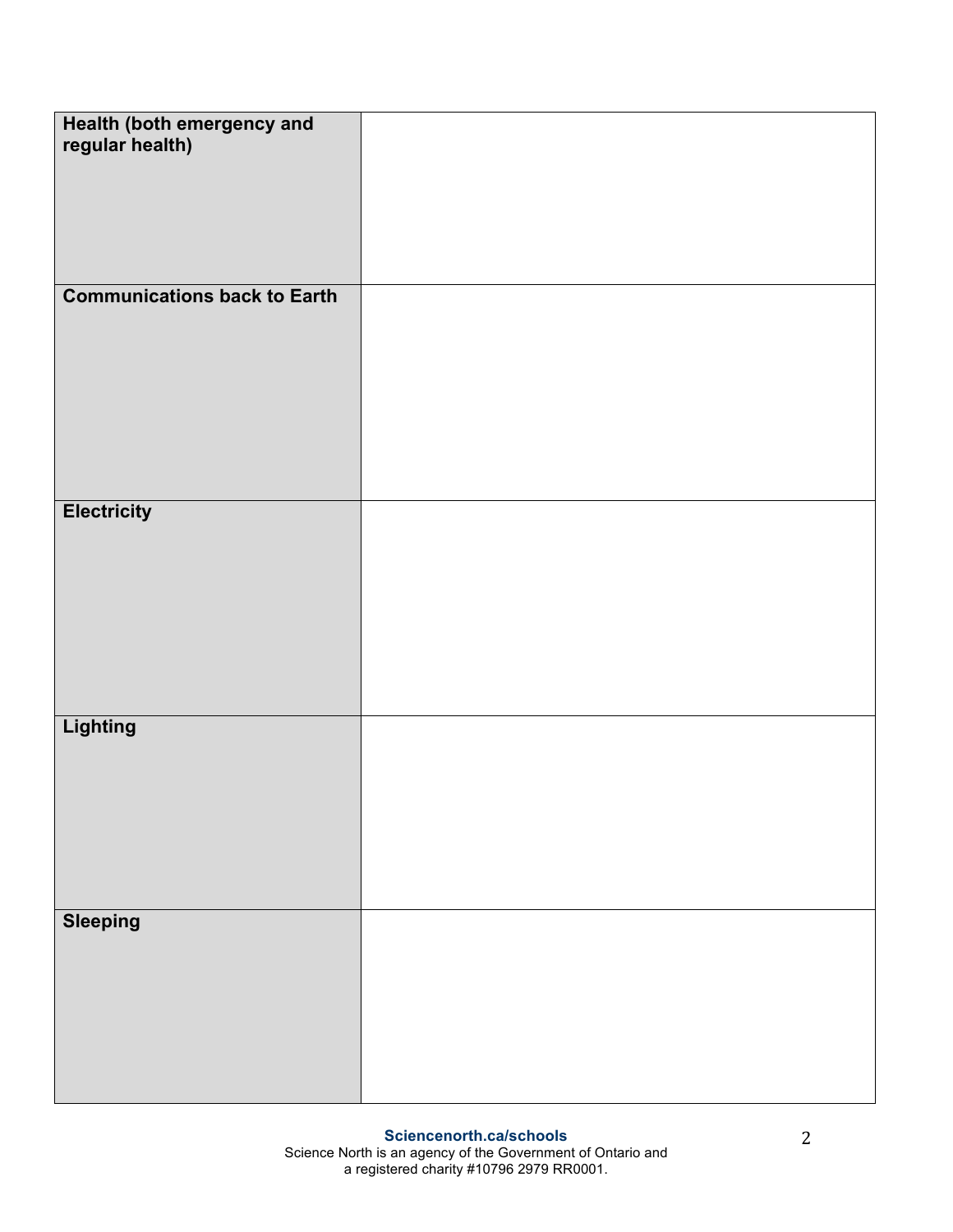| <b>Staying the proper temperature</b><br>in the space station                    |  |
|----------------------------------------------------------------------------------|--|
|                                                                                  |  |
|                                                                                  |  |
| How will you make going<br>outside the space station safe?                       |  |
|                                                                                  |  |
|                                                                                  |  |
|                                                                                  |  |
|                                                                                  |  |
|                                                                                  |  |
|                                                                                  |  |
|                                                                                  |  |
| <b>Staying the proper temperature</b><br>when going outside the space<br>station |  |
|                                                                                  |  |
|                                                                                  |  |
|                                                                                  |  |
|                                                                                  |  |
|                                                                                  |  |
|                                                                                  |  |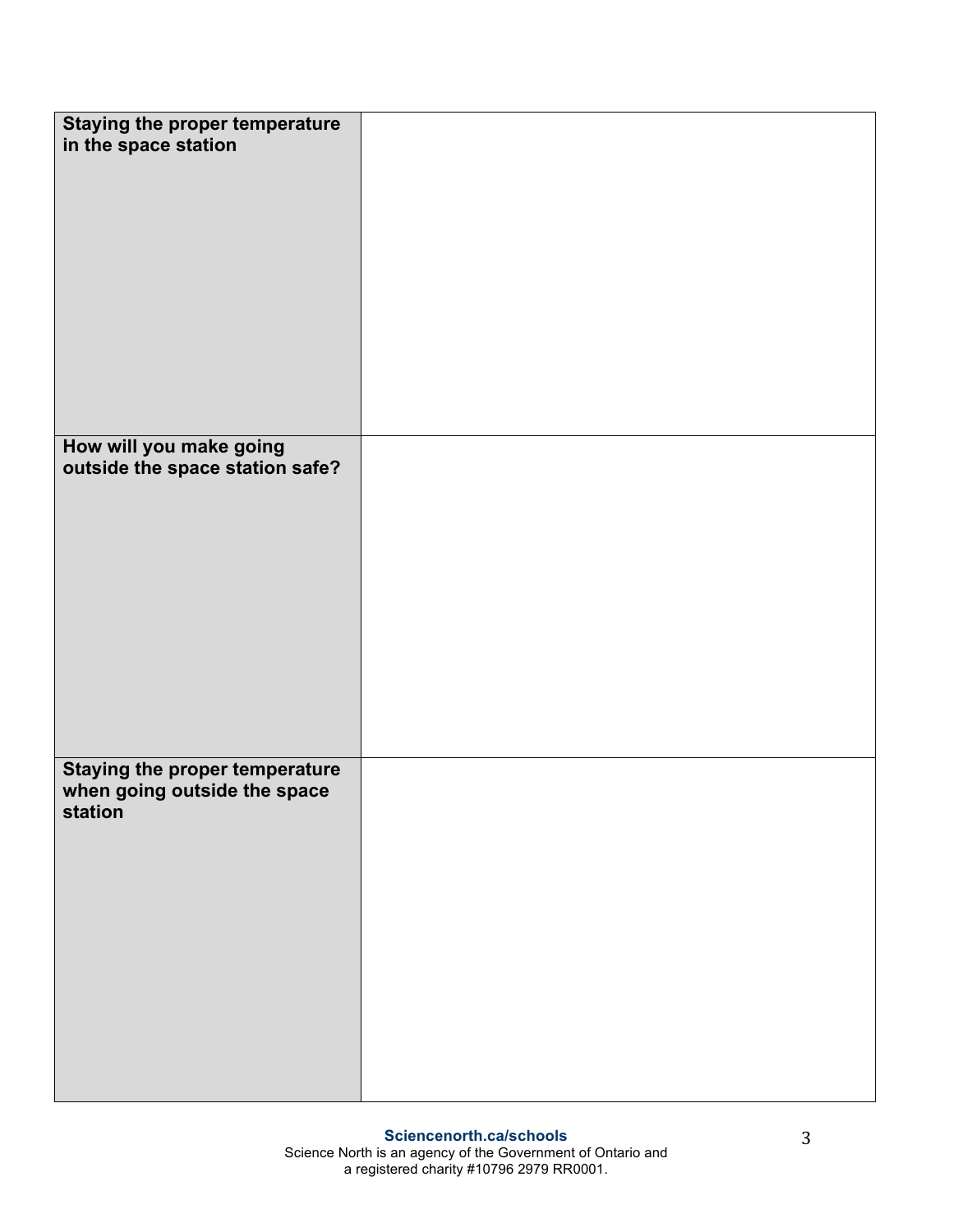| How will you move around on<br>the planet's surface?                                                                                                                                                                    |  |
|-------------------------------------------------------------------------------------------------------------------------------------------------------------------------------------------------------------------------|--|
| How will you keep your<br>astronauts from getting bored?                                                                                                                                                                |  |
|                                                                                                                                                                                                                         |  |
| What special rules will you have<br>that the astronauts must<br>follow? (ex. Will relationships<br>be allowed? Will they get days<br>off? Are they allowed to go<br>outside for fun? How will you<br>resolve conflicts? |  |